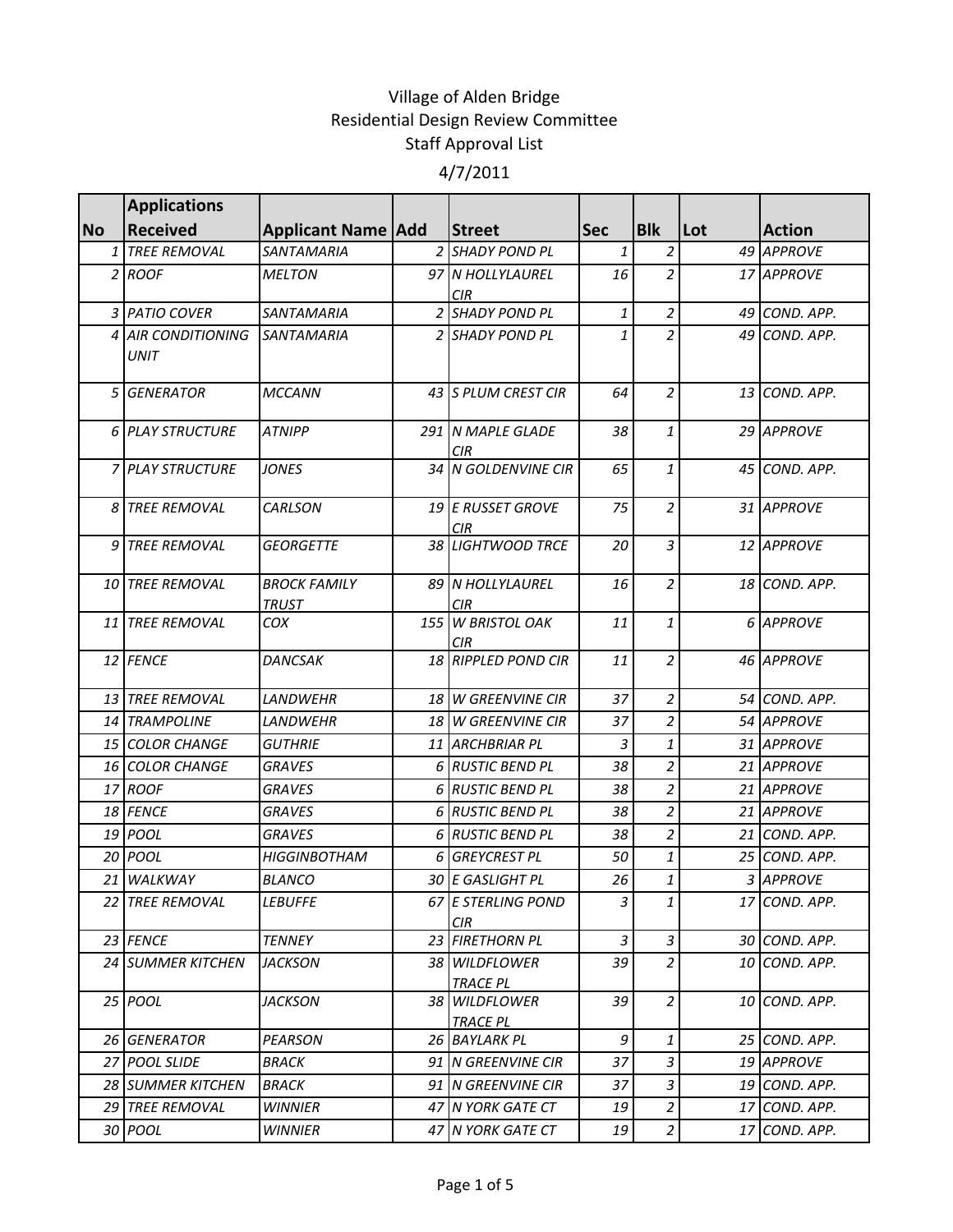|           | <b>Applications</b>    |                             |                                |                |                |     |               |
|-----------|------------------------|-----------------------------|--------------------------------|----------------|----------------|-----|---------------|
| <b>No</b> | <b>Received</b>        | <b>Applicant Name   Add</b> | <b>Street</b>                  | <b>Sec</b>     | <b>Blk</b>     | Lot | <b>Action</b> |
|           | 31 TREE REMOVAL        | <b>MAHLMANN</b>             | 19 WILLOW RUN PL               | $\overline{2}$ | $\overline{a}$ |     | 27 COND. APP. |
|           | 32 WOOD DECK           | <b>MCDANIEL</b>             | 182 MAPLE PATH PL              | 38             | $\overline{a}$ |     | 19 APPROVE    |
|           | 33 COLOR CHANGE        | <b>ZWILLING</b>             | 98 LOG TRAM CT                 | 40             | $\overline{a}$ |     | 3 APPROVE     |
|           | 34 PAVING              | ATNIPP                      | 291 N MAPLE GLADE              | 38             | $\mathbf{1}$   |     | 29 APPROVE    |
|           |                        |                             | CIR <sub>.</sub>               |                |                |     |               |
|           | 35 COLOR CHANGE        | <b>PITTENGER</b>            | 3 SUMMERHAZE CIR               | 92             | $\mathbf{1}$   |     | 1 APPROVE     |
|           | 36 COLOR CHANGE        | <b>MCCULLOCH II</b>         | 7 SUMMERHAZE CIR               | 92             | $\mathbf{1}$   |     | 2 APPROVE     |
|           | 37 COLOR CHANGE        | <b>PORTILLO</b>             | 35 SUMMERHAZE CIR              | 92             | $\mathbf{1}$   |     | 9 APPROVE     |
|           | 38 COLOR CHANGE        | <b>ROTH</b>                 | 39 SUMMERHAZE CIR              | 92             | $\mathbf{1}$   |     | 10 APPROVE    |
|           | 39 COLOR CHANGE        | <b>ABBOUD</b>               | 50 SUMMERHAZE CIR              | 92             | $\overline{2}$ |     | 5 APPROVE     |
|           | <b>40 COLOR CHANGE</b> | <b>BOLTON</b>               | 54 SUMMERHAZE CIR              | 92             | $\overline{2}$ |     | 6 APPROVE     |
|           | 41 COLOR CHANGE        | <b>MCMILLEN</b>             | 67 SUMMERHAZE CIR              | 92             | $\mathbf{1}$   |     | 17 APPROVE    |
|           | 42 COLOR CHANGE        | <b>FLOYD</b>                | 71 SUMMERHAZE CIR              | 92             | $\mathbf{1}$   |     | 18 APPROVE    |
|           | 43 COLOR CHANGE        | <b>OTALORA</b>              | 97 SUMMERHAZE CT               | 92             | $\mathbf{1}$   |     | 25 APPROVE    |
|           | 44 COLOR CHANGE        | <b>STROUP</b>               | 101 SUMMERHAZE CT              | 92             | $\mathbf{1}$   |     | 26 APPROVE    |
|           | 45 COLOR CHANGE        | <b>CAPANO</b>               | 129 SUMMERHAZE CIR             | 92             | $\mathbf{1}$   |     | 33 APPROVE    |
|           | <b>46 COLOR CHANGE</b> | <b>CHAMBERS</b>             | 133 E SUMMERHAZE<br><b>CIR</b> | 92             | $\mathbf{1}$   |     | 34 APPROVE    |
|           | 47 COLOR CHANGE        | <b>CHAVEZ</b>               | 153 E SUMMERHAZE<br>CIR        | 92             | $\mathbf{1}$   |     | 39 APPROVE    |
|           | 48 COLOR CHANGE        | <b>WILKINSON III</b>        | 157 E SUMMERHAZE<br>CIR        | 92             | $\mathbf{1}$   |     | 40 APPROVE    |
| 49        | <b>COLOR CHANGE</b>    | LONG                        | 168 E SUMMERHAZE<br><b>CIR</b> | 92             | $\overline{a}$ |     | 17 APPROVE    |
|           | 50 COLOR CHANGE        | SINGLETARY                  | 172 E SUMMERHAZE<br><b>CIR</b> | 92             | $\overline{2}$ |     | 18 APPROVE    |
|           | <b>51 COLOR CHANGE</b> | <b>QUINN</b>                | 93 SUMMERHAZE CT               | 92             | $\mathbf{1}$   |     | 24 APPROVE    |
|           | 52 ATTIC CONVERSION    | <b>HEBERT JR</b>            | 51 PLEASANT BEND<br>DR         | 23             | $\mathbf{1}$   |     | 10 COND. APP. |
|           | 53 COLOR CHANGE        | LUBECKI                     | 11 E NEW AVERY PL              | 26             | $\mathbf{1}$   |     | 31 APPROVE    |
|           | 54 ROOF                | <b>LUBECKI</b>              | 11 E NEW AVERY PL              | 26             | $\mathbf{1}$   |     | 31 APPROVE    |
|           | 55 FOUNTAIN            | <b>POUSSON</b>              | 215 BLUSHWOOD PL               | 66             | $\mathbf{1}$   |     | 54 APPROVE    |
|           | 56 PAVERS              | <b>POUSSON</b>              | 215 BLUSHWOOD PL               | 66             | $\mathbf{1}$   |     | 54 APPROVE    |
|           | 57 POOL BARRIER        | <b>WIGHTMAN</b>             | 58 LAURELHURST CIR             | 45             | $\overline{a}$ |     | 4 COND. APP.  |
|           | 58 POOL                | WIGHTMAN                    | 58 LAURELHURST CIR             | 45             | $\overline{2}$ |     | 4 COND. APP.  |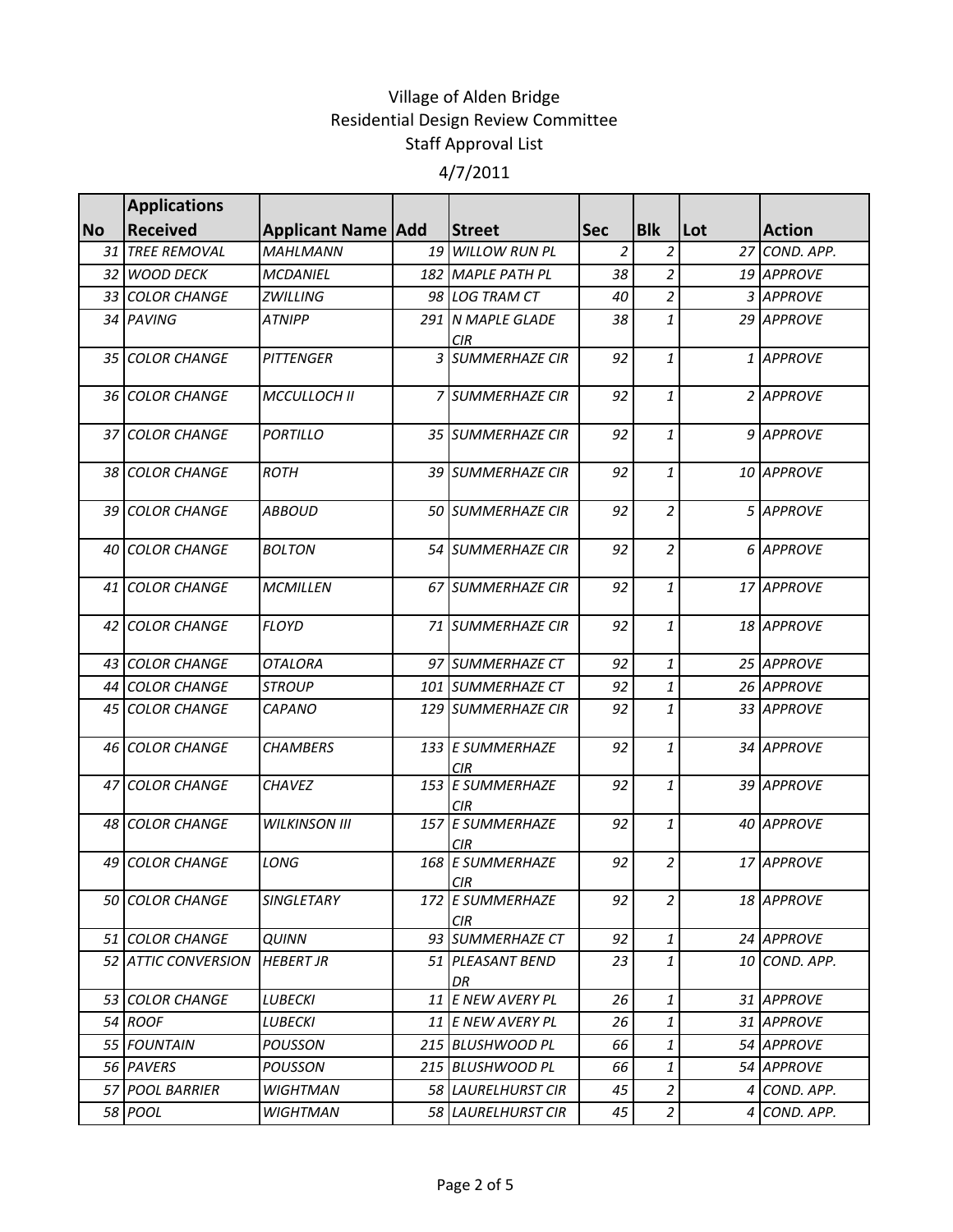|           | <b>Applications</b>      |                                         |      |                                 |            |                |     |               |
|-----------|--------------------------|-----------------------------------------|------|---------------------------------|------------|----------------|-----|---------------|
| <b>No</b> | <b>Received</b>          | <b>Applicant Name   Add</b>             |      | <b>Street</b>                   | <b>Sec</b> | <b>Blk</b>     | Lot | <b>Action</b> |
|           | 59 FIRE PIT              | <b>WIGHTMAN</b>                         |      | 58 LAURELHURST CIR              | 45         | $\overline{c}$ | 4   | COND. APP.    |
|           | <b>60 COLOR CHANGE</b>   | <b>CORNICK</b>                          |      | 38 DOVEWING PL                  | 6          | $\mathbf{1}$   |     | 16 APPROVE    |
|           | 61 MATERIAL CHANGE       | <b>CORNICK</b>                          |      | 38 DOVEWING PL                  | 6          | $\mathbf{1}$   |     | 16 APPROVE    |
|           | <b>62 PLAY STRUCTURE</b> | <b>PANOUSIS</b>                         |      | 26 GLADE BANK PL                | 6          | $\overline{3}$ |     | 34 COND. APP. |
| 63        | <b>TREE REMOVAL</b>      | <b>JAMESON</b>                          |      | 22 EMPIRE FOREST PL             | 46         | $\mathbf{1}$   |     | 27 COND. APP. |
| 64        | <b>TREE REMOVAL</b>      | <b>CARLSON</b>                          | 79 I | N<br><b>MERRYWEATHER</b><br>CIR | 82         | $\mathbf{1}$   |     | 54 COND. APP. |
|           | 65 ROOF                  | <b>GEORGE</b>                           |      | 6 E SIENNA PL                   | 30         | $\mathbf{1}$   |     | 11 APPROVE    |
|           | 66 TRAMPOLINE            | <b>CHAPELLIN</b>                        |      | 167 E ELM CRESCENT              | 4          | $\overline{a}$ |     | 3 COND. APP.  |
| 67        | <b>TREE REMOVAL</b>      | <b>CHAPELLIN</b>                        |      | 167 E ELM CRESCENT              | 4          | $\overline{c}$ |     | 3 COND. APP.  |
|           | 68 COLOR CHANGE          | <b>GREY</b>                             |      | 11 SUMMERHAZE CIR               | 92         | $\mathbf{1}$   |     | 3 APPROVE     |
|           | 69 COLOR CHANGE          | YANCY                                   |      | 15 SUMMERHAZE CIR               | 92         | 1              |     | 4 APPROVE     |
|           | <b>70 COLOR CHANGE</b>   | <b>WHELAN</b>                           |      | 43 SUMMERHAZE CIR               | 92         | $\mathbf{1}$   |     | 11 APPROVE    |
| 71        | <b>COLOR CHANGE</b>      | <b>PEREZ</b>                            |      | 47 SUMMERHAZE CIR               | 92         | $\mathbf{1}$   |     | 12 APPROVE    |
| 72        | <b>COLOR CHANGE</b>      | <b>OLAVARRI</b>                         |      | 58 SUMMERHAZE CIR               | 92         | $\overline{2}$ |     | 7 APPROVE     |
|           | 73 COLOR CHANGE          | <b>LASSETTER</b>                        |      | 62 SUMMERHAZE CIR               | 92         | $\overline{c}$ |     | 8 APPROVE     |
|           | 74 COLOR CHANGE          | <b>KOLICH REVOCABLE</b><br><b>TRUST</b> |      | 75 SUMMERHAZE CIR               | 92         | $\mathbf{1}$   |     | 19 APPROVE    |
|           | 75 COLOR CHANGE          | <b>TALLERICO</b>                        |      | 79 SUMMERHAZE CIR               | 92         | $\it 1$        |     | 20 APPROVE    |
|           | <b>76 COLOR CHANGE</b>   | <b>MENARD</b>                           |      | 137 E SUMMERHAZE<br>CIR         | 92         | $\mathbf{1}$   |     | 35 APPROVE    |
|           | 77 COLOR CHANGE          | <b>MORRIS</b>                           |      | 141 E SUMMERHAZE<br><b>CIR</b>  | 92         | 1              |     | 36 APPROVE    |
|           | <b>78 COLOR CHANGE</b>   | <b>MAHER</b>                            |      | 164 E SUMMERHAZE<br><b>CIR</b>  | 92         | $\overline{a}$ |     | 16 APPROVE    |
|           | 79 COLOR CHANGE          | <b>SCHLEELEIN</b>                       |      | 160 E SUMMERHAZE<br>CIR         | 92         | $\overline{2}$ |     | 15 APPROVE    |
|           | <b>80 COLOR CHANGE</b>   | STANSBURY                               |      | 209 E SUMMERHAZE<br>CIR.        | 92         | $\mathbf{1}$   |     | 53 APPROVE    |
|           | <b>81 COLOR CHANGE</b>   | KELLER                                  |      | 213 E SUMMERHAZE<br>CIR.        | 92         | $\mathbf{1}$   |     | 54 APPROVE    |
|           | <b>82 COLOR CHANGE</b>   | <i><b>STONE</b></i>                     |      | 19 SUMMERHAZE CIR               | 92         | $\mathbf{1}$   |     | 5 APPROVE     |
|           | 83 COLOR CHANGE          | ZARAZUA                                 |      | 23 SUMMERHAZE CIR               | 92         | $\mathbf{1}$   |     | 6 APPROVE     |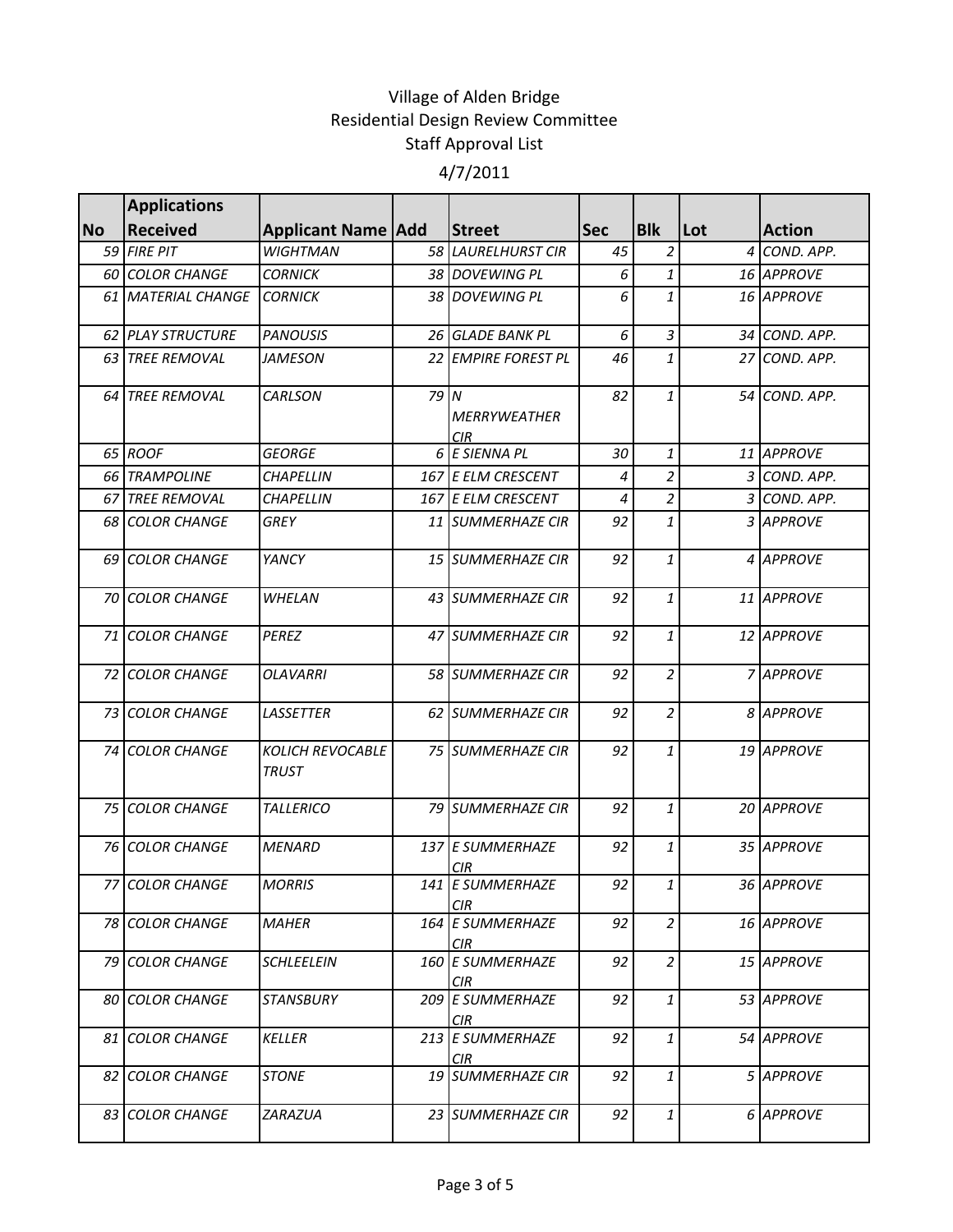|           | <b>Applications</b>    |                           |                                |            |                               |     |               |
|-----------|------------------------|---------------------------|--------------------------------|------------|-------------------------------|-----|---------------|
| <b>No</b> | <b>Received</b>        | <b>Applicant Name Add</b> | <b>Street</b>                  | <b>Sec</b> | <b>Blk</b>                    | Lot | <b>Action</b> |
| 84        | <b>COLOR CHANGE</b>    | <b>KAISER</b>             | 34 SUMMERHAZE CIR              | 92         | $\overline{a}$                |     | 1 APPROVE     |
|           | <b>85 COLOR CHANGE</b> | <b>INGLET</b>             | 38 SUMMERHAZE CIR              | 92         | $\overline{a}$                |     | 2 APPROVE     |
|           | 86 COLOR CHANGE        | <b>ANDUZE</b>             | 51 SUMMERHAZE CIR              | 92         | $\mathbf{1}$                  |     | 13 APPROVE    |
|           | 87 COLOR CHANGE        | <b>HAILE</b>              | 55 SUMMERHAZE CIR              | 92         | 1                             |     | 14 APPROVE    |
|           | <b>88 COLOR CHANGE</b> | <b>MTW INTERESTS</b>      | <b>70 SUMMERHAZE CIR</b>       | 92         | $\overline{c}$                |     | 10 APPROVE    |
|           | 89 COLOR CHANGE        | <b>TOSH</b>               | 66 SUMMERHAZE CIR              | 92         | $\overline{a}$                |     | 9 APPROVE     |
|           | <b>90 COLOR CHANGE</b> | <b>HOGAN</b>              | 81 SUMMERHAZE CIR              | 92         | $\mathbf{1}$                  |     | 21 APPROVE    |
|           | 91 COLOR CHANGE        | <b>DENNIHY</b>            | 85 SUMMERHAZE CIR              | 92         | $\mathbf{1}$                  |     | 22 APPROVE    |
|           | 92 COLOR CHANGE        | <b>GOMEZ</b>              | 113 SUMMERHAZE CT              | 92         | 1                             |     | 29 APPROVE    |
|           | 93 COLOR CHANGE        | SMALL                     | 117 SUMMERHAZE CT              | 92         | 1                             |     | 30 APPROVE    |
|           | 94 COLOR CHANGE        | <b>ZODIN</b>              | 145 E SUMMERHAZE<br><b>CIR</b> | 92         | $\mathbf{1}$                  |     | 37 APPROVE    |
|           | 95 COLOR CHANGE        | <b>SCRIVNER</b>           | 149 E SUMMERHAZE<br><b>CIR</b> | 92         | $\mathbf{1}$                  |     | 38 APPROVE    |
|           | 96 COLOR CHANGE        | HO                        | 152 E SUMMERHAZE<br>CIR        | 92         | $\overline{a}$                |     | 13 APPROVE    |
|           | 97 COLOR CHANGE        | <b>RUDNICK</b>            | 156 E SUMMERHAZE<br>CIR        | 92         | $\overline{a}$                |     | 14 APPROVE    |
|           | 98 COLOR CHANGE        | <b>LIPS</b>               | 201 E SUMMERHAZE<br><b>CIR</b> | 92         | $\mathbf{1}$                  |     | 51 APPROVE    |
| 99        | <b>COLOR CHANGE</b>    | <b>QUINN</b>              | 205 SUMMERHAZE CIR             | 92         | $\mathbf{1}$                  |     | 52 APPROVE    |
| 100       | <b>COLOR CHANGE</b>    | <b>ABBOTT</b>             | 217 E SUMMERHAZE<br>CIR        | 92         | 1                             |     | 55 APPROVE    |
| 101       | <b>COLOR CHANGE</b>    | <b>CRAVENS</b>            | 221 E SUMMERHAZE<br><b>CIR</b> | 92         | 1                             |     | 56 APPROVE    |
| 102       | <b>COLOR CHANGE</b>    | OLIVAREZ III              | 27 SUMMERHAZE CIR              | 92         | 1                             |     | 7 APPROVE     |
| 103       | <b>COLOR CHANGE</b>    | <b>KRAUS</b>              | 31 SUMMERHAZE CIR              | 92         | $\ensuremath{\mathbf{1}}$     |     | 8 APPROVE     |
| 104       | <b>COLOR CHANGE</b>    | <b>ANDUZE</b>             | 46 SUMMERHAZE CIR              | 92         | $\overline{2}$                |     | 4 APPROVE     |
|           | 105 COLOR CHANGE       | <b>ANDUZE</b>             | 42 SUMMERHAZE CIR              | 92         | $\overline{a}$                |     | 3 APPROVE     |
|           | 106 COLOR CHANGE       | <b>TIBBLES</b>            | 59 SUMMERHAZE CIR              | 92         | $\mathbf{1}$                  |     | 15 APPROVE    |
|           | 107 COLOR CHANGE       | <b>SCULCO</b>             | 63 SUMMERHAZE CIR              | 92         | $\ensuremath{\mathnormal{1}}$ |     | 16 APPROVE    |